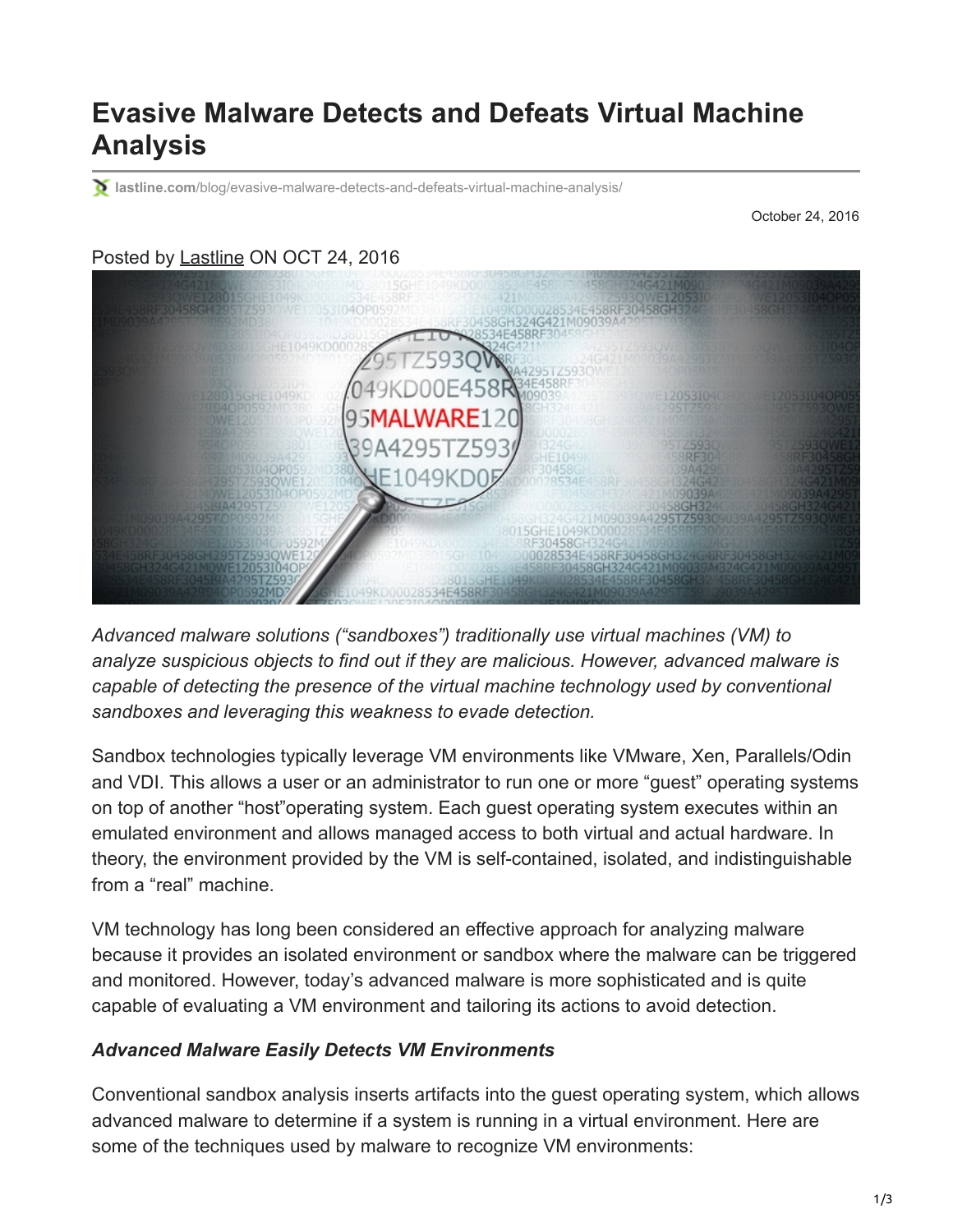- Examining registry keys for values that are unique to virtual systems. In VMware, there are over 300 references in the registry to "VMware".
- Looking to see if VM tools are installed. In a VMware Windows Workstation, there are over 50 references in the file system to "VMware" or "vmx".
- Checking for certain process and services that are specific to VM environments such as VMwareService.exe, VMwareTray.exe, etc.
- Identifying the BIOS serial number or MAC address of the virtual network adapter to reveal the vendor. For example, MAC addresses beginning with 00-05-69, 00-0c-29, 00-1c-14 or 00-50-56 are associated with VMware.
- Analyzing specific structures within system Memory, such as the Store Interrupt Descriptor Table (SIDT), Store Local Descriptor Table (SLDT) and Store Task Register (STR). These tables are located in different areas for VM environments compared with physical machines.
- Examining specific hardware parameters that are unique to either VM or real physical environments. Advanced malware may query various attributes like serial numbers or other values belonging to the motherboard, processor, SCSI controller, etc.

It has become easier for malware to detect its target environment and take evasive action because many of the toolkits designed to perform VM analysis are readily available to those who create malware. Not surprisingly, as malware becomes more sophisticated, enterprise systems become more vulnerable to destructive cyber attacks.

## *Advanced Malware Alters Its Behavior When a VM is Detected*

Once modern malware detects a virtual machine, it can alter its behavior to avoid detection by using some of the following tactics:

- The injection or modification of code within other applications will be suspended until operating outside of the VM.
- Advancements to establish persistence and download additional code will be put on hold.
- Malicious code will remain encrypted or otherwise hidden.
- Attempts to move laterally within the network will be suspended until the malware is operating outside of the sandbox or VM.
- Connections to the malware's command and control servers (CNC) will be avoided.

By modifying its behavior, malware can avoid detection by traditional or first-generation security solutions running in virtualized environments.

Unlike conventional sandboxing solutions, the next-generation Lastline products possess an entirely different architecture that does not produce artifacts, making it more difficult for malware to determine its location. In fact, the Lastline solution is specifically designed to detect advanced malware, even when it uses sophisticated evasion techniques.